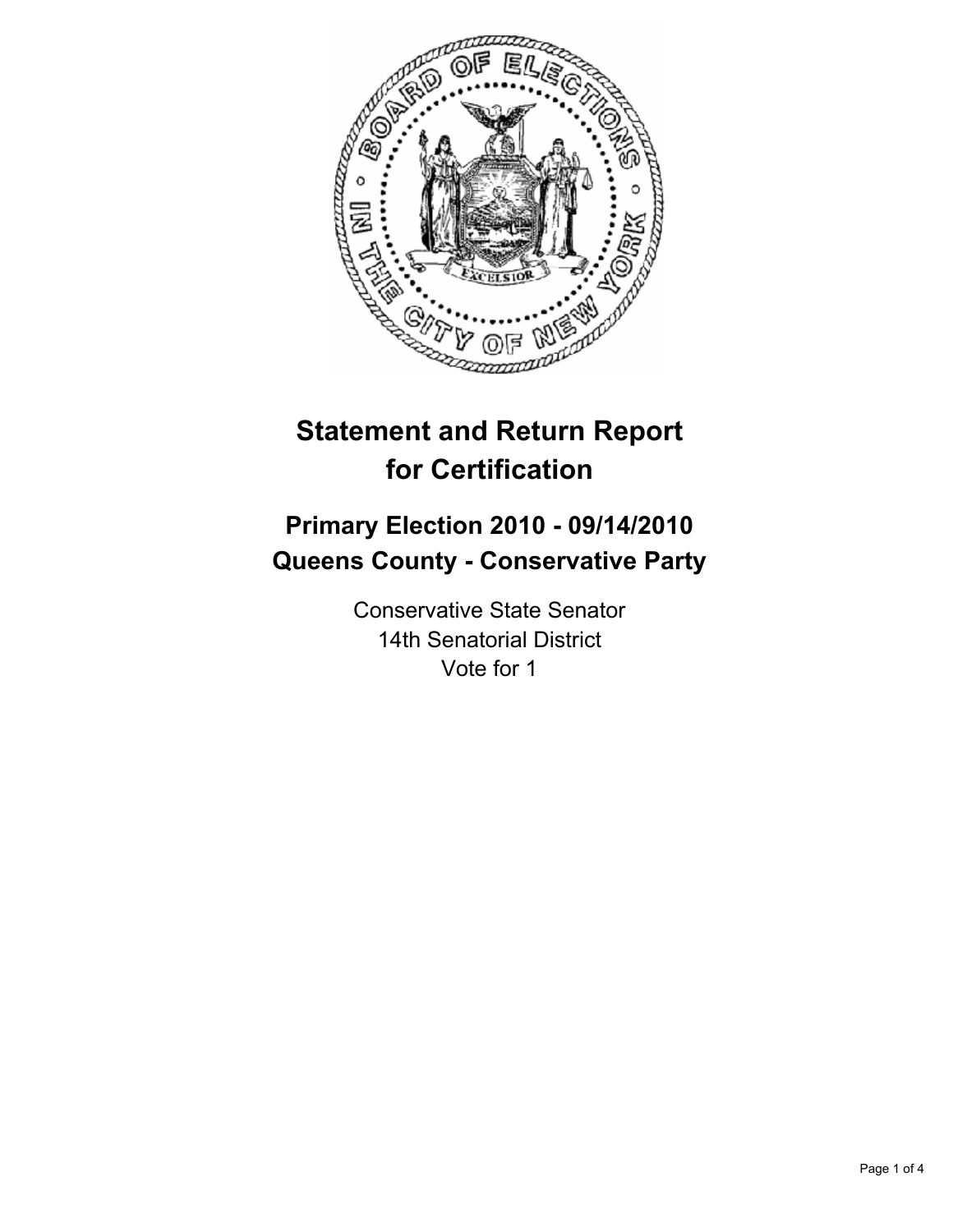

## **Assembly District 23**

| PUBLIC COUNTER               | 58          |
|------------------------------|-------------|
| <b>EMERGENCY</b>             | 0           |
| ABSENTEE/MILITARY            | 5           |
| <b>AFFIDAVIT</b>             | 0           |
| DIOGUARDI (WRITE-IN)         | 1           |
| EVERLY BROWN (WRITE-IN)      | 5           |
| JOSEPH DIOGUARDIA (WRITE-IN) | 1           |
| KENNETH GELINEAU (WRITE-IN)  | 1           |
| MILLER (WRITE-IN)            | 1           |
| <b>Total Votes</b>           | 9           |
| <b>Assembly District 24</b>  |             |
| PUBLIC COUNTER               | 0           |
| <b>EMERGENCY</b>             | $\mathbf 0$ |
| ABSENTEE/MILITARY            | 0           |
| <b>AFFIDAVIT</b>             | 0           |
| <b>Assembly District 25</b>  |             |
| PUBLIC COUNTER               | 3           |
| <b>EMERGENCY</b>             | 0           |
| ABSENTEE/MILITARY            | 0           |
| <b>AFFIDAVIT</b>             | 0           |
| <b>Assembly District 27</b>  |             |
| PUBLIC COUNTER               | 2           |
| <b>EMERGENCY</b>             | 0           |
| ABSENTEE/MILITARY            | 0           |
| <b>AFFIDAVIT</b>             | 0           |
| EVERLY BROWN (WRITE-IN)      | 1           |
| <b>Total Votes</b>           | 1           |
| <b>Assembly District 28</b>  |             |
| PUBLIC COUNTER               | 4           |
| <b>EMERGENCY</b>             | 0           |
| ABSENTEE/MILITARY            | 0           |
| <b>AFFIDAVIT</b>             | $\mathbf 0$ |
| EVERLY BROWN (WRITE-IN)      | 1           |
| <b>Total Votes</b>           | 1           |
| <b>Assembly District 29</b>  |             |
| PUBLIC COUNTER               | 1           |
| <b>EMERGENCY</b>             | 0           |
| ABSENTEE/MILITARY            | 0           |
| <b>AFFIDAVIT</b>             | $\pmb{0}$   |
| BROWN (WRITE-IN)             | 1           |
| <b>Total Votes</b>           | 1           |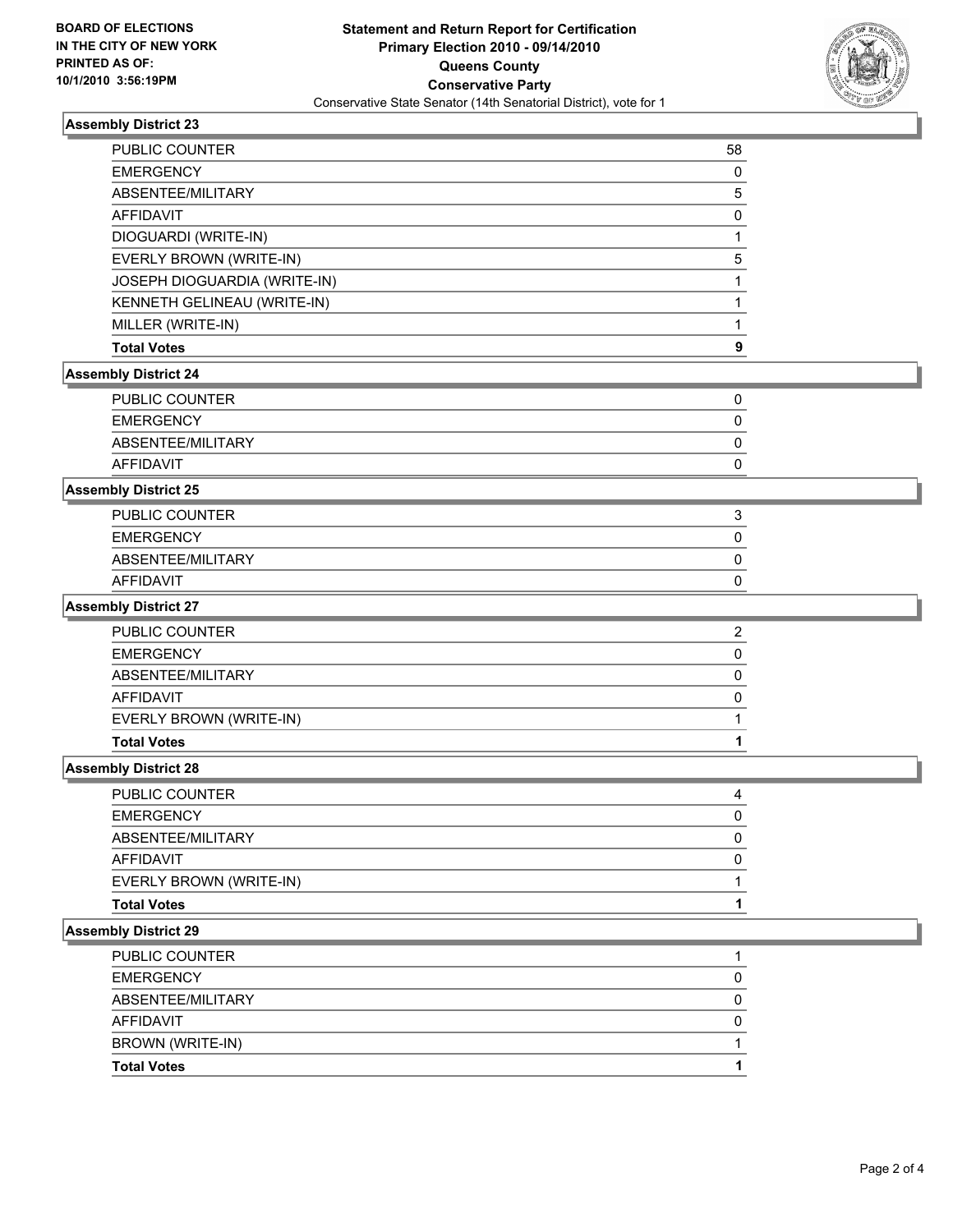

## **Assembly District 31**

|                             | PUBLIC COUNTER    |          |  |
|-----------------------------|-------------------|----------|--|
|                             | <b>EMERGENCY</b>  |          |  |
|                             | ABSENTEE/MILITARY | ◠        |  |
| <b>AFFIDAVIT</b>            |                   |          |  |
| <b>Assembly District 32</b> |                   |          |  |
|                             | PUBLIC COUNTER    | $\Omega$ |  |
|                             | <b>EMERGENCY</b>  |          |  |
|                             | ABSENTEE/MILITARY |          |  |
| <b>AFFIDAVIT</b>            |                   |          |  |
| <b>Assembly District 33</b> |                   |          |  |
|                             | PUBLIC COUNTER    | 2        |  |
|                             | <b>EMERGENCY</b>  |          |  |
|                             | ABSENTEE/MILITARY |          |  |
| AFFIDAVIT                   |                   |          |  |